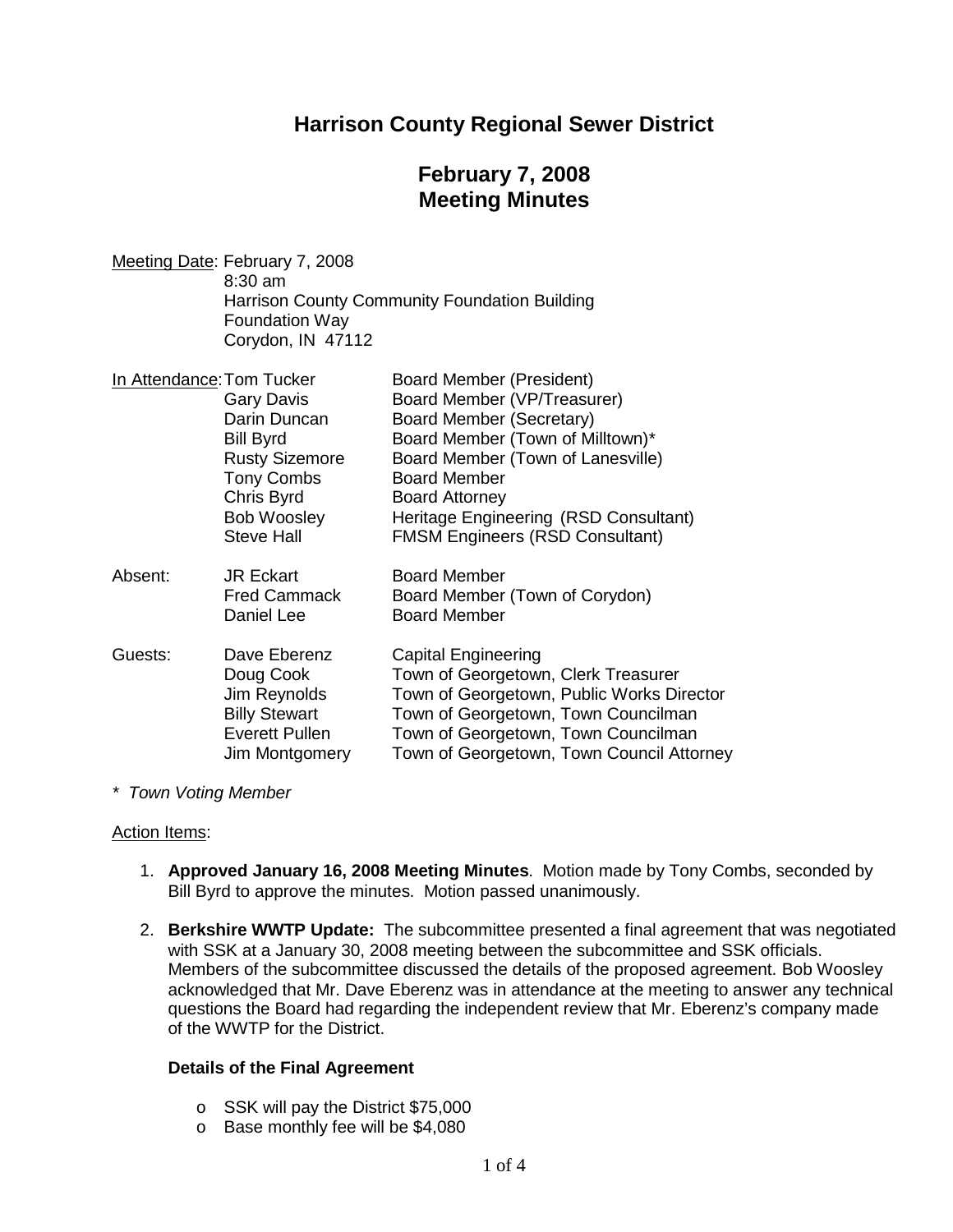- **534/month per unit**
- District's estimated monthly expenses = \$4,000
- $\circ$  Base monthly flow = 6,000 gpd (Manufactured Home Park based on 120 units)
- o Base flow allocation increases when single family lots (R64 tract) are developed.
- o WWTP Capacity is 30,000 gpd
- $\circ$  Flow in excess of 6,000 gpd will be charged at a higher rate. (Mobile Home site only).
	- Flow increases are allowed when single family lots are developed.
- o District will not own lines in Mobile Home Park.
- $\circ$  Lines in single family section (R64) will be public and built per District specs.

#### **Capital Improvements to the WWTP**

- 1. Installation of a Flow Equalization Tank
	- a. Installation of a flow equalization tank (10,000 gal min.), blowers, controls, and a flow splitter box.
- 2. Re-calibration of the existing Flow Meter.
- 3. Renovation of the existing Chlorine Contact Tank
	- a. Renovate ex tank to include baffles, backup chlorine feed pumps, backup chlorination pumps, influent piping, new injection points for chlorine and dechlorination chemicals, scum baffling and improved provisions for sludge removal.
- 4. Repair Baffle Wall between the existing Aeration Basin and the Sludge Holding Tank
	- a. Utilize the existing sludge storage tank for sludge storage. Make repairs to the existing baffle wall between the aeration basin and sludge holding tank (appears to be rusted and in need of repair).

Darin Duncan made a motion to accept the proposed agreement with SSK Communities. Gary Davis seconded the motion. Motion passed unanimously.

The District instructed Chris Byrd to contact SSK and finalize the signing of the agreement. If all parties sign promptly the agreement will go into effect on March 1, 2008.

3. **2008 Budget:** Tom Tucker updated the Board on his presentation to both the Commissioner's and Council. Presentations went well and both bodies voices support of the work the District is doing and the need to continue to fund the District. The Commissioner's request was made at their January 22, 2008 meeting. The Commissioner's voted to move the request on to the Council for funding approval. The Council request was made at their January 29, 2008 meeting. No action was taken at the meeting as is generally the case the Council takes the request at the first meeting, asking questions or requesting additional information, and acts on the request at their second meeting. The Council still must vote to approve the requested funds. It is anticipated the Council will act on the request at their next scheduled meeting on February 7, 2008.

A summary of the budget presented to the Council for approval:

#### **General Operating Budget (Account No. 0167-310-3000.02)**

|  | • Task 1. Management Support                             | \$32,900 |
|--|----------------------------------------------------------|----------|
|  | • Task 2. Planning & Grant Assistance                    | \$11,800 |
|  | • Task 3. Stormwater Guidelines & Demonstration Projects | \$12,300 |
|  | • Task 4. Legal Fees                                     | \$1,000  |
|  | • Task 5. Rate Consultant Fees                           | \$8,800  |
|  | • Task 6. Insurance                                      | \$3,000  |
|  |                                                          |          |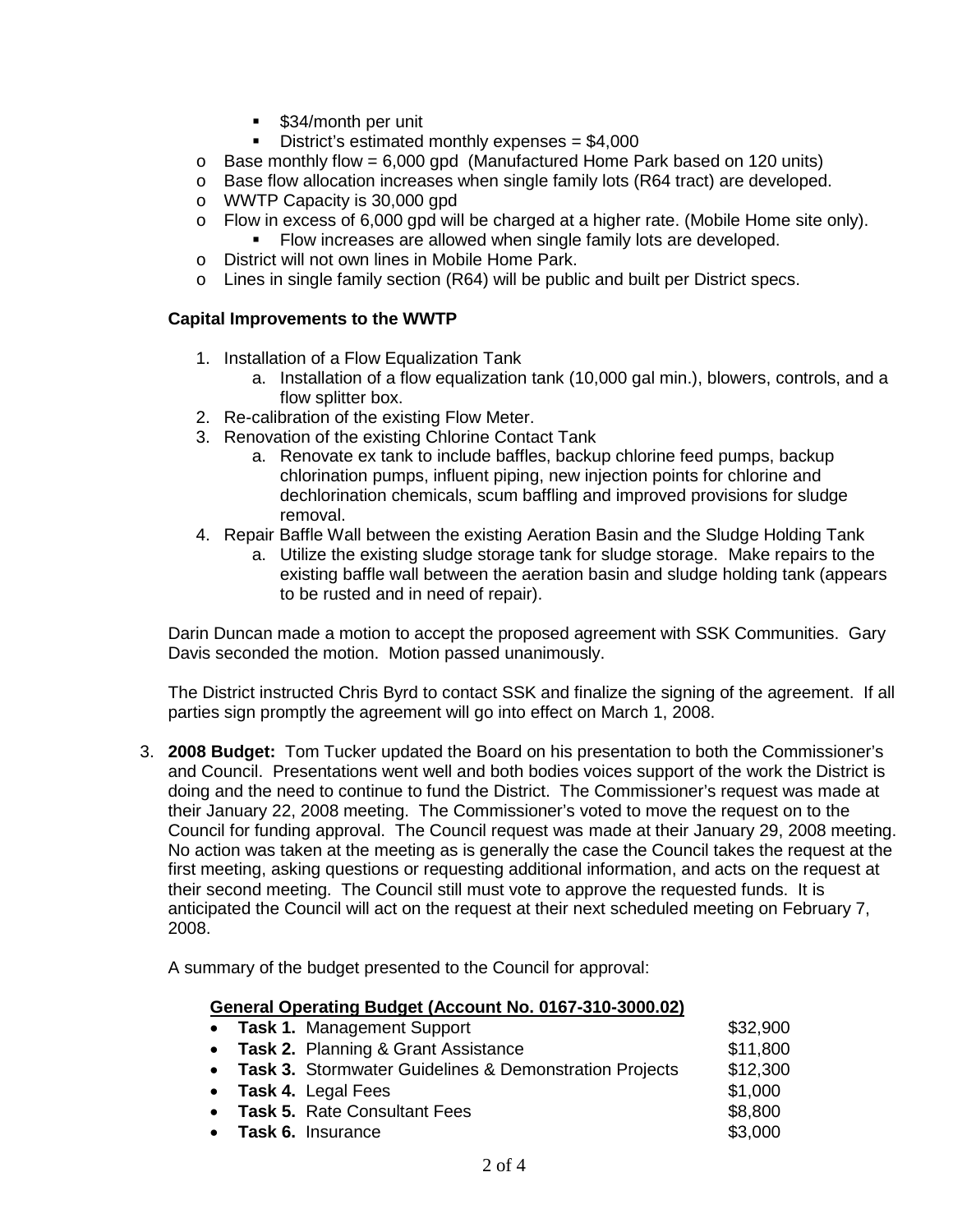| • Task 7. Miscellaneous Expenses                 | \$5,200<br>\$75,000*  |
|--------------------------------------------------|-----------------------|
| Projects Budget (Account No. 0167-310-3000.03)   |                       |
| <b>Task 1. Proposed Projects</b>                 | \$83,400              |
| Task 2. Legal Fees<br>$\bullet$                  | \$4,000               |
| <b>Task 3. Rate Consultant Fees</b><br>$\bullet$ | \$4,000<br>\$91,400** |
| * 2007 Budget: \$75,000                          |                       |
| ** 2007 Budget: \$50,000                         |                       |
| Georgetown                                       |                       |

Officials with the Town of Georgetown introduced themselves to the Board and made a brief presentation on the Town's plans for a future WWTP. The Town is currently in the process of moving forward with the construction of a WWTP. As of January 1, 2008 the Town Council is made up of an entire new board of elected officials. Mr. Billy Stewart, Town Council President, extended an invitation to the District Board to work together on looking at the possibility of allowing Georgetown to work with Harrison County. The District acknowledged that they would be interested in opening up discussions with the Town. It was suggested that a subcommittee be formed to allow both parties to continue discussions. The subcommittee members selected were:

| District: | Gary Davis - Chair<br><b>Rusty Sizemore</b><br>Darin Duncan<br><b>Bill Byrd</b> |
|-----------|---------------------------------------------------------------------------------|
| Town:     | <b>Billy Stewart</b><br>Doug Cook<br>Jim Reynolds<br><b>Everett Pullen</b>      |

The subcommittee will begin meeting immediately.

## **5. Invoice Approvals:**

Invoice No. 22 (Account No. 0167-310-3000.02) – Heritage/FMSM: \$8,630.80 Invoice No. 8 (Account No. 0167-310-3000.03) – Heritage/FMSM: \$10,964.50 Invoice from Chris Byrd (Attorney Fees): \$212.50

A motion was made and seconded to approve the above referenced invoices. Motion passed unanimously.

## Next Meeting:

- 1. Wednesday February 20, 2008 at 8:30 am @ Harrison County Community Foundation Building.
- 2. Agenda Items:
	- Approval of February 7, 2008 meeting minutes
	- 2008 Budget Approval